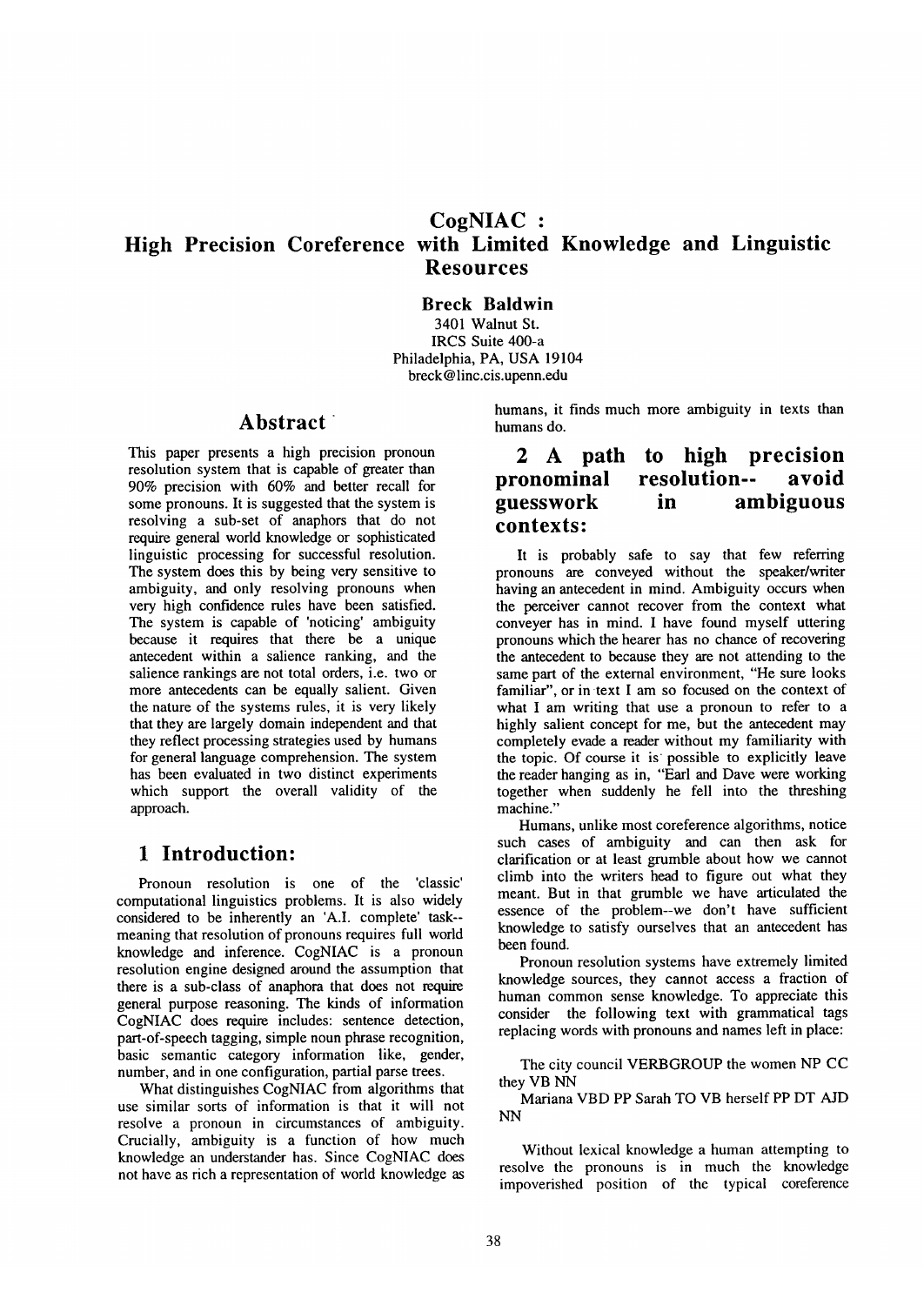algorithm. It is no surprise that texts with so little information provided in them tend to be more ambiguous than the texts in fleshed out form. The conclusion to draw from this example is that the limiting factor in CogNIAC is knowledge sources, not an artificial restriction on domains or kinds of coreference. This point will be resumed in the discussion section when what the consequences of fuller knowledge sources would be on CogNIAC.

## **2.1 Using limited world knowledge to find possible antecedents:**

For noun phrase anaphora, gathering semantically possible antecedents amounts to running all the noun phrases in a text through various databases for number and gender, and perhaps then a classifier that determines whether a noun phrase is a company, person or place<sup>1</sup>. This set of candidate antecedents rarely has more than 5 members when some reasonable locality constraints are adhered to, and this set almost always contains the actual antecedent. The remainder of the coreference resolution process amounts to picking the right entity from this set.

For the kinds of data considered here (narratives and newspaper articles) there is a rarely a need for general world knowledge in assembling the initial set of possible antecedents for pronouns. This does not address the issue of inferred antecedents, event reference, discourse deixis and many other sorts of referring phenomenon which clearly require the use of world knowledge but are beyond the scope of this work. As it happens, recognizing the possible antecedents of these pronouns is within the capabilities of current knowledge sources.

Better knowledge sources could be used to reduce the space of possible antecedents. For example the well known [Winograd 1972] alternation:

The city council refused to give the women a permit because they {feared/advocated} violence.

There are two semantically possible antecedents to *they: The city council,* and *the women.* The problem is picking the correct one. Dependent on verb choice, they strongly prefers one antecedent to the other. Capturing this generalization requires a sophisticated theory of verb meaning as relates to pronoun resolution. Speaking anecdotally, these kinds of resolutions happen quite often in text. CogNIAC recognizes knowledge intensive coreference and does not attempt to resolve such instances.

## **2.2 Using limited linguistic resources to find coreference:**

Fortunately not all instances of pronominal anaphora require world knowledge for successful resolution. In lieu of full world knowledge, CogNIAC uses regularities of English usage in an attempt to mimic strategies used by humans when resolving pronouns. For example, the syntax of a sentence highly constrains a reflexive pronoun's antecedent. Also if there is just one possible antecedent in entire the prior discourse, then that entity is nearly always the correct antecedent. CogNIAC consists of a set of such observations implemented in Perl.

CogNIAC has been used with a range of linguistic resources, ranging from scenarios where almost no linguistic processing of the text is done at all to partial parse trees being provided. At the very least, there must be sufficient linguistic resources to recognize pronouns in the text and the space of candidate antecedents must be identified. For the first experiment the text has been part of speech tagged and basal noun phrases have been identified with '[]' (i.e. noun phrases that have no nested noun phrases) as shown below:

[ Mariana/NNP ] motioned/VBD for/IN [ Sarah/NNP ] to/TO seat/VB [ herself/PRP ] on/IN [ a/DT twoseater/NN lounge/NN ]

In addition, finite clauses were identified (by hand for experiment 1) and various regular expressions are used to identify subjects, objects and what verbs take as arguments for the purposes of coreference restrictions. With this level of linguistic annotation, nearly all the parts of CogNIAC can be used to resolve pronouns.

The core rules of CogNIAC are given below, with their performance on training data provided (200 pronouns of narrative text). In addition, examples where the rules successfully apply have been provided for most of the rules with the relevant anaphors and antecedents in boldface. The term 'possible antecedents' refers to the set of entities from the discourse that are compatible with an anaphor's gender, number and coreference restrictions (i.e. non-reflexive pronouns cannot corefer with the other arguments of its verb/preposition etc.).

1) Unique **in Discourse:** If there is a single possible antecedent  $i$  in the read-in portion of the entire discourse, then pick  $i$  as the antecedent: 8 correct, and 0 incorrect.

2) Reflexive: Pick nearest possible antecedent in read-in portion of current sentence if the anaphor is a reflexive pronoun: 16 correct, and I incorrect.

Mariana motioned for Sarah to seat **herself** on a two-seater lounge.

3) Unique in Current + Prior: If there is a single possible antecedent i in the prior sentence and the read-in portion of the current

<sup>&</sup>lt;sup>1</sup> The named entity task at MUC-6 used a similar classification task and the best system performance was 96% precision/97% recall.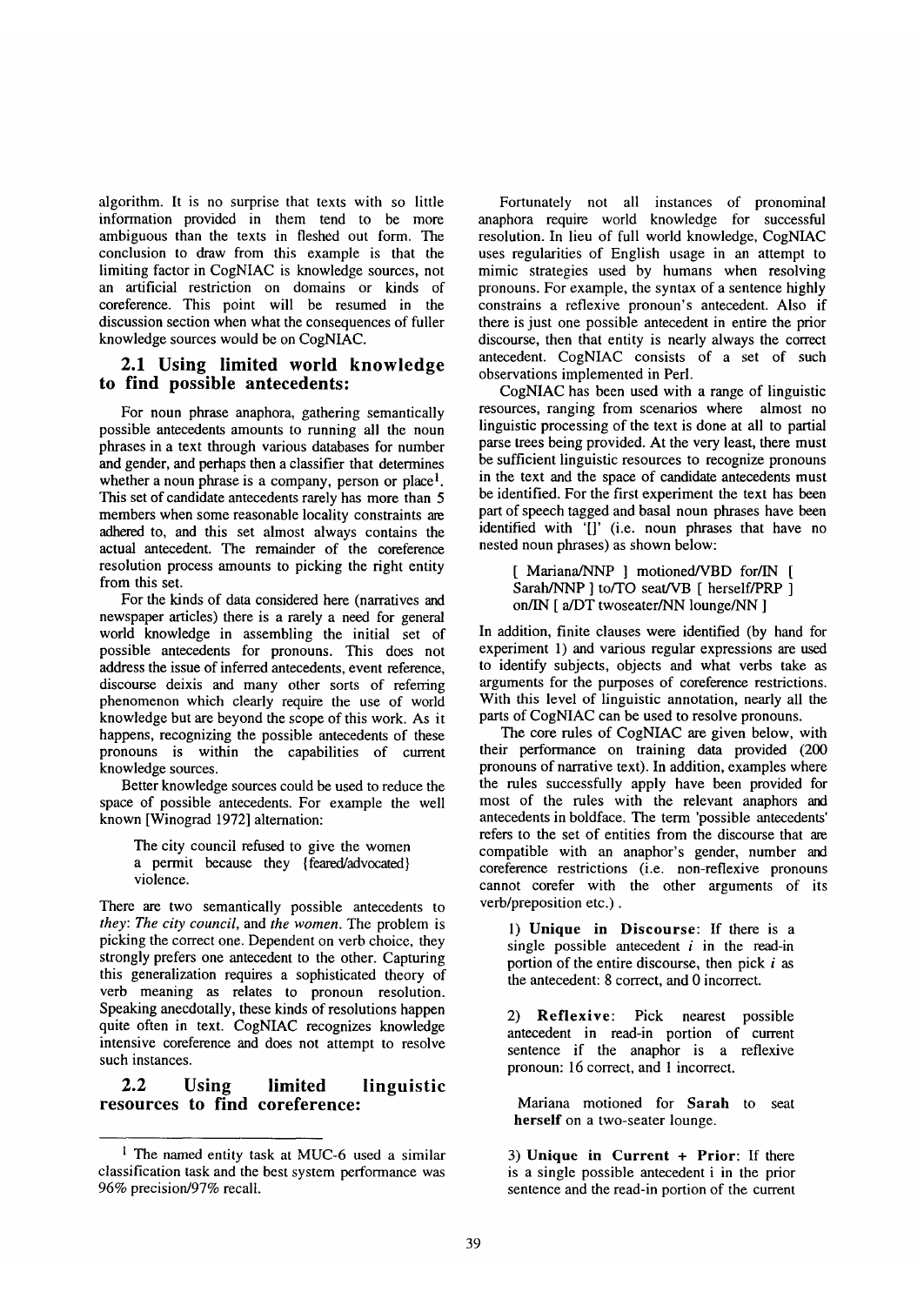sentence, then pick i as the antecedent: 114 correct, and 2 incorrect.

Rupert Murdock's News Corp. confirmed his interest in buying back the ailing New York Post. But analysts said that if **be**  winds up bidding for the paper,....

4) Possessive Pro: If the anaphor is a possessive pronoun and there is a single exact string match i of the possessive in the prior sentence, then pick i as the antecedent: 4 correct, and 1 incorrect.

After he was dry, Joe carefully laid out the damp towel in front of his locker. Travis went over to his locker, took out a towel and started to dry off.

5) **Unique Current Sentence:** If there is a single possible antecedent in the read-in portion of the current sentence, then pick i as the antecedent: 21 correct, and 1 incorrect.

Like a large bear, he sat motionlessly in the lounge in one of the faded armchairs, watching Constantin. After a week Constantin tired of reading the old novels in the bottom shelf of the bookcase- somewhere among the gray well thumbed pages he had hoped to find a message from one of his predecessors.....

**6) Unique Subject/ Subject Pronoun:**  If the subject of the prior sentence contains a single possible antecedent i, and the anaphor is the subject of the current sentence, then pick i as the antecedent: 11 correct, and 0 incorrect.

Besides, if he provoked Malek, uncertainties were introduced, of which there were already far too many. He noticed the supervisor enter the lounge ...

The method of resolving pronouns within CogNIAC works as follows: Pronouns are resolved left-to-right in the text. For each pronoun, the rules are applied in the presented order. For a given rule, if an antecedent is found, then the appropriate annotations are made to the text and no more rules are tried for that pronoun, otherwise the next rule is tried. If no rules resolve the pronoun, then it is left unresolved.

These rules are individually are high precision rules, and collectively they add up to reasonable recall. The precision is  $97\%$  (121/125) and the recall is  $60\%$ (121/201) for 198 pronouns of training data.

# **3 Evaluation:**

## **3.1 Comparison to Hobbs' Naive Algorithm:**

The Naive Algorithm [Hobbs 1976] works by specifying a total order on noun phrases in the prior discourse and comparing each noun phrase against the selectional restrictions (i.e. gender, number) of the anaphor, and taking the antecedent to be the first one to satisfy them. The specification of the ordering constitutes a traversal order of the syntax tree of the anaphors clause and from there to embedding clauses and prior clauses.

The Winograd sentences, with either verb, would yield the following ordering of possible antecedents:

The city council  $>$  the women

The algorithm would resolve *they* to *The city council.* This is incorrect on one choice of verb, but the algorithm does not integrate the verb information into the salience ranking.

In comparison, none of the six rules of CogNIAC would resolve the pronoun. Rules have been tried that resolved a subject pronoun of a nested clause with the subject of the dominating clause, but no configuration has been found that yielded sufficient precision<sup>2</sup>. Consequently, *they* is not resolved.

The naive algorithm has some interesting properties. First it models relative salience as relative depth in a search space. For two candidate antecedents a and  $b$ , if  $a$  is encountered before  $b$  in the search space, then  $a$  is more salient than  $b$ . Second, the relative saliency of all candidate antecedents is totally ordered, that is, for any two candidate antecedents  $a$  and  $b$ ,  $a$  is more salient than  $b$  xor  $b$  is more salient than  $a$ .

<sup>2</sup> In experiment 2, discussed below, the rule 'subject same clause' would resolve *they* to *the city council,* but it was added to the MUC-6 system without testing, and has shown itself to not be a high precision rule.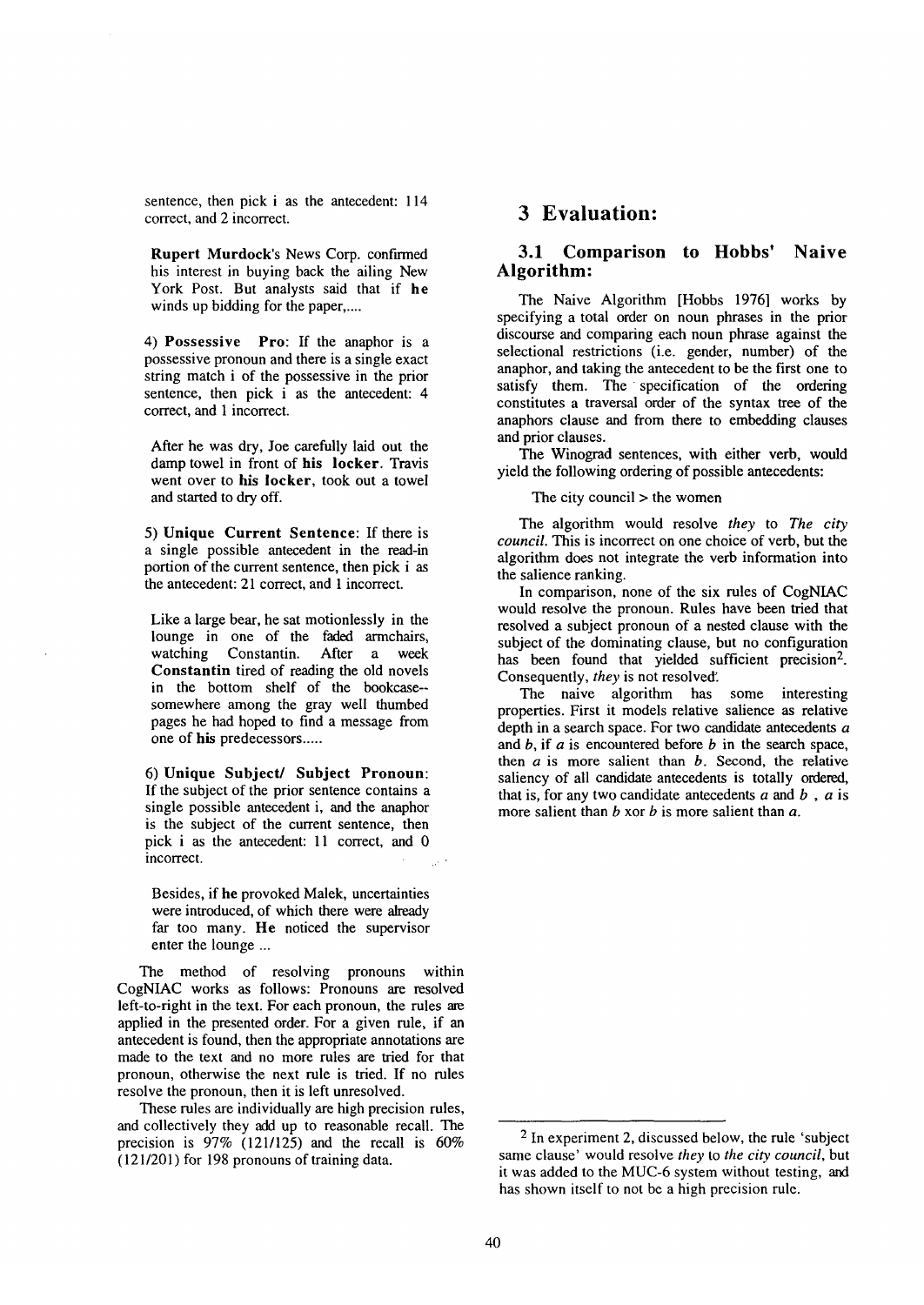CogNIAC shares several features of the Naive Algorithm:

- Both use basic selectional restrictions to find semantically acceptable potential antecedents.
- Both use highly syntactic generalizations to resolve anaphors, and do not attempt to do more sophisticated semantic processing.

But they also differ in significant ways:

- CogNIAC is not committed to totally ordering all potential antecedents, the Naive Algorithm is.
- CogNIAC is sensitive to ambiguity, i.e. circumstances of many possible antecedents, and will not resolve pronouns in such cases. The Naive Algorithm has no means of noting ambiguity and will resolve a pronoun as long as there is at least one possible antecedent.

Perhaps the most convincing reason to endorse partially ordered salience rankings is that salience distinctions fade as the discourse moves on.

Earl was working with Ted the other day. He fell into the threshing machine.

Earl was working with Ted the other day. All of the sudden, the cows started making a ruckus. The noise was unbelievable. He fell into the threshing machine.

In the first example 'He' takes 'Earl' as antecedent, which is what rule 6, Unique Subject/Subject Pronoun, would resolve the pronoun to. However in the second example, the use of 'He' is ambiguous--a distinction that existed before is now gone. The Naive Algorithm would still maintain a salience distinction between 'Earl' and 'Ted', where CogNIAC has no rule that makes a salience distinction between subject and object of a sentence which has two intervening sentences. The closest rule would be Unique in Discourse, rule 1, which does not yield a unique antecedent.

#### **3.2 Performance:**

CogNIAC has been evaluated in two different contexts. The goal of the first experiment was to establish relative performance of CogNIAC to Hobbs' Naive Algorithm--a convenient benchmark that allows indirect comparison to other algorithms. The second experiment reports results on Wall Street Journal data.

#### **3.2.1 Experiment 1:**

The chosen domain for comparison with Hobbs' Naive Algorithm was narrative texts about two persons of the same gender told from a third person perspective. The motivation for this data was that we wanted to maximize the ambiguity of resolving pronouns. Only singular third person pronouns were considered. The text was pre-processed with a part-of-speech tagger over which basal noun phrases were delimited and finite clauses and their relative nesting were identified by

machine. This pre-processing was subjected to hand correction in order to make comparison with Hobbs' as fair as possible since that was an entirely hand executed algorithm, but CogNIAC was otherwise machine run and scored. Errors were not chained, i.e. in left-to-right processing of the text, earlier mistakes were corrected before processing the next noun phrase.

Since the Naive Algorithm resolves all pronouns, two lower precision rules were added to rules 1-6) for comparisons sake. The rules are:

7) Cb-Picking<sup>3</sup>: If there is a Cb i in the current finite clause that is also a candidate antecedent, then pick i as the antecedent.

8) Pick Most Recent: Pick the most recent potential antecedent in the text.

The last two rules are lower precision than the first six, but perform well enough to merit their inclusion in a 'resolve all pronouns' configuration. Rule 7 performed reasonably well with 77% precision in training (10/13 correct for 201 pronouns), and rule 8 performed with 65% precision in training (44/63 correct). The first six rules each had a precision of greater than 90% for the training data with the exception of rule 4 which had a precision of 80% for 5 resolutions. The summary performance of the Naive Algorithm and CogNIAC (including all 8 rules) for the first 100 or so pronouns in three narrative texts are:

| Naive Alg.  | CogNIAC <sup>ord</sup> CogNIAC<br>resolve all | High Prec.      |
|-------------|-----------------------------------------------|-----------------|
| 235 (78.8%) | 232 (77.9%)                                   | 190/206 (92%) P |
|             |                                               | 190/298 (64%) R |

Results for 298 third person pronouns in text about two same gender people.

Since both the Naive Algorithm and the resolve all pronouns configuration of CogNIAC are required to resolve all pronouns, precision and recall figures are not appropriate. Instead % correct figures are given. The high precision version of CogNIAC is reported with recall (number correct/number of instances of coreference) and precision (number correct/number of guesses) measures.

The conclusion to draw from these results is: if forced to commit to all anaphors, CogNIAC performs comparably to the Naive Algorithm. Lappin and Leass

<sup>3</sup> Rule 7 is based on the primitives of Centering Theory (Grosz, Joshi and Weinstein '86). The Cb of an utterance is the highest ranked NP (Ranking being: Subject > All other NPs) from the prior finite clause realized anaphorically in the current finite clause. Please see Baldwin '95 for a full discussion of the details of the rule.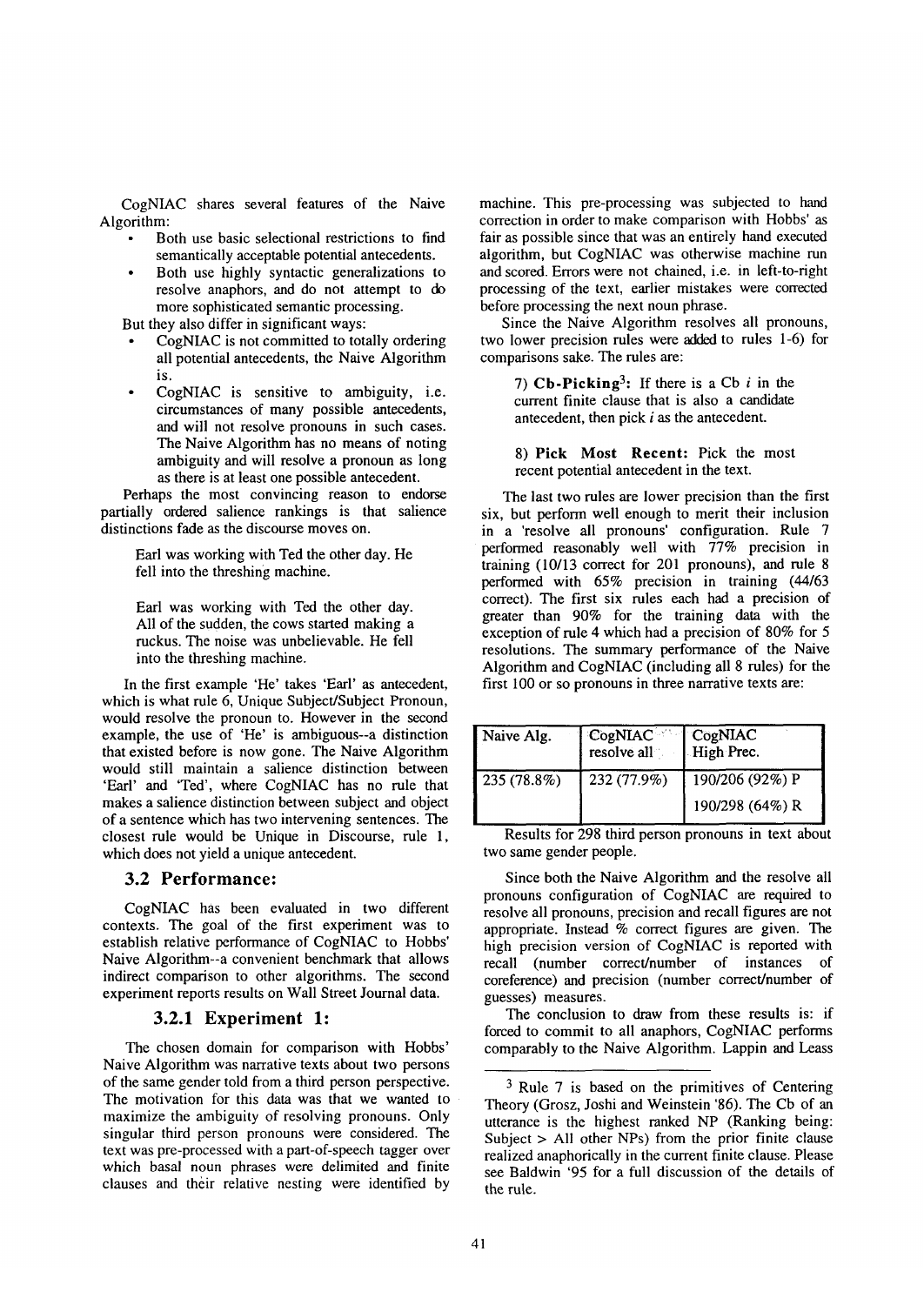1994 correctly resolved 86% of 360 pronouns in computer manuals. Lapin and Leass run Hobbs' algorithm on the their data and the Naive Algorithm is correct 82% of the time--4% worse. This allows indirect comparison with CogNIAC, with the suggestive conclusion that the resolve all pronouns configuration of CogNIAC, like the Naive Algorithm, is at least in the ballpark of more modern approaches<sup>4</sup>.

The breakdown of the individual rules is as follows:

| Rule                              | Recall         | Precision                   |
|-----------------------------------|----------------|-----------------------------|
| 1) Uniq in Discourse              | 11% (32/298)   | 100% (32/32)                |
| 2) Reflexive                      | 3% (10/298)    | 100% (10/10)                |
| $(3)$ Uniq Curr + Prior           |                | 35% (104/298) 96% (104/110) |
| 4) Possessive Pro                 | $1\%$ (2/298)  | $100\% (2/2)$               |
| 5) Uniq Curr Sentence             | $6\%$ (18/298) | 81% (18/22)                 |
| 6) Uniq Subj/ Subj Pro8% (24/298) |                | 80% (24/30)                 |
| 7) Cb-Picking                     | 4% (13/298)    | $42\%$ (13/31)              |
| 8) Pick Most Recent               | 10%(29/298)    | 48% (29/61)                 |

Performance of individual rules in Experiment 1. Note the high precision of rules  $1 - 6$ ). Recall = #correct/#actual, Precision = #correct/#guessed

Far more interesting to consider is the performance of the high precision rules 1 through 6. The first four rules perform quite well at 96% precision (148/154) and 50% recall (148/298). Adding in rules 5 and 6 resolves a total of 190 pronouns correctly, with only 16 mistakes, a precision of 92% and recall of 64%. This contrasts strongly with the resolve-all-pronouns results of 78%. The last two rules, 7 and 8 performed quite badly on the test data. Despite their poor performance, CogNIAC still remained comparable to the Naive Algorithm.

#### **3.2.2 Experiment 2-- All pronouns in MUC-6 evaluation:**

CogNIAC was used as the pronoun component in the University Pennsylvania's coreference entry<sup>5</sup> in the MUC-6 evaluation. Pronominal anaphora constitutes 17% of coreference annotations in the evaluation data used. The remaining instances of anaphora included common noun anaphora and coreferent instances of proper nouns. As a result being part of a larger system, changes were made to CogNIAC to make it fit in better with the other components of the overall system in addition to adding rules that were specialized for the new kinds of pronominal anaphora. These changes include:

- Processing quoted speech in a limited fashion (Quoted Speech).
- Addition of a rule that searched back for a unique antecedent through the text at first 3 sentences back, 8 sentences back, 12 sentences back and so on (Search Back).
- Addition of a partial parser [Collins 1996] to determine what a finite clause is.
- A new pattern was added which selected the subject of the immediately surrounding clause (Subject Same Clause).
- Addition of a pleonastic-it detector which filtered uses of *it* that were not pronominal.
- Disabling of several rules because they did not appear to be appropriate for the domain; 4, 7 and 8.

A total of thirty articles were used in the formal evaluation, of which I chose the first fifteen for closer analysis. The remaining fifteen were retained for future evaluations. The performance of CogNIAC was as follows:

|                     | Recall (for pros) | Precision       |
|---------------------|-------------------|-----------------|
| <b>All Pronouns</b> | 75% (85/114)      | $(73\%)$ 85/116 |

The precision (73%) is quite a bit worse than that encountered in the narrative. The performance of the individual rules was quite different from the narrative texts, as shown in the table below:

| Rule                  | Recall (pros) | Precision      |
|-----------------------|---------------|----------------|
| Quoted Speech         | 11% (13/114)  | $(87%)$ 13/15  |
| 1) Uniq in Discourse  | 4% (5/114)    | $(100\%)$ 5/5  |
| 3) Uniq Curr + Prior  | 50% (57/114)  | $(72\%) 57/79$ |
| Search Back           | $1\%$ (1/114) | (33%) 1/3      |
| 2) Reflexive          | 0% (0/114)    | 0/0            |
| 5) Uniq Curr Sentence | 4% (5/114)    | $(70\%) 5/7$   |
| Subject Same Clause   | 4% (4/114)    | (57%) 4/7      |

The results for CogNIAC for all pronouns in the first 15 articles of the MUC-6 evaluation.

Upon closer examination approximately 75% of the errors were due to factors outside the scope of the CogNIAC pronominal resolution component. Software problems accounted for 20% of the incorrect cases, another 30% were due to semantic errors like misclassification of a noun phrase into person or company, singular/plural etc. The remaining errors were due to incorrect noun phrase identification, failure to recognize pleonastic-it or other cases where there is no instance of an antecedent. However, 25% of the errors were due directly to the rules of CogNIAC being plain wrong.

# **4 Discussion:**

CogNIAC is both an engineering effort and a different approach to information processing in variable knowledge contexts. Each point is addressed in turn.

<sup>4</sup> This is not to say that RAP was not an advancement of the state of the art. A significant aspect of that research is that both RAP and the Naive Algorithm were machine executed--the Naive Algorithm was not machine executed in either the Hobbs 76 paper or in the evaluation in this work.

<sup>5</sup> Please see Baldwin et al '96 for performance statistics and a bit more detail about the entire system.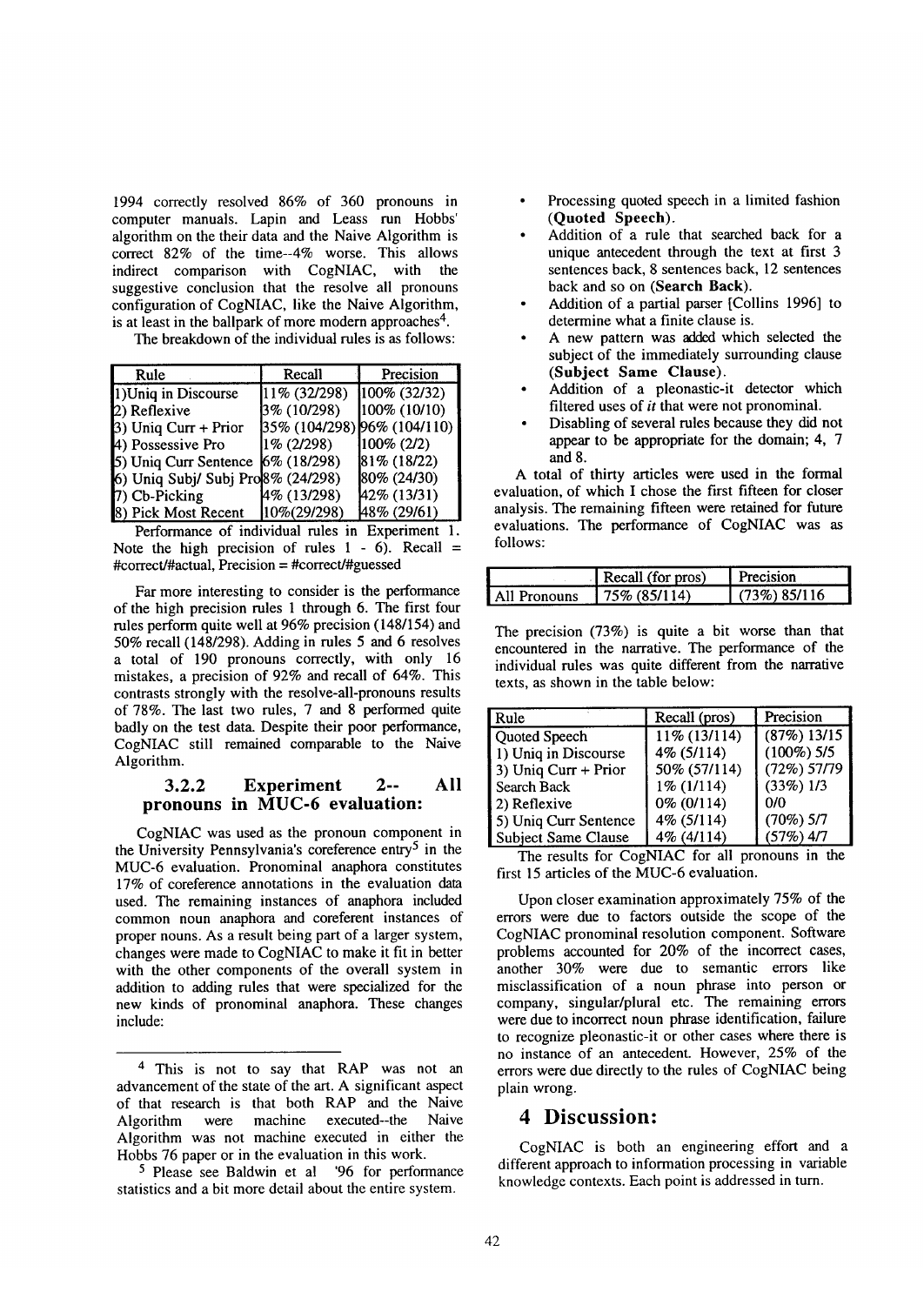# **4.1 The utility of high precision coreference:**

A question raised by a reviewer asked whether there was any use for high precision coreference given that it is not resolving as much coreference as other methods. In the first experiment, the high precision version of CogNIAC correctly resolved 62% of the pronouns as compared to the resolve all pronouns version which resolved 79% of them--a 27% loss of overall recall.

The answer to this question quite naturally depends on the application coreference is being used in. Some examples follow.

## **Information Retrieval**

Information retrieval is characterized as a process by which a query is used to retrieve relevant documents from a text database. Queries are typically natural language based or Boolean expressions. Documents are retrieved and ranked for relevance using various string matching techniques with query terms in a document and the highest scoring documents are presented to the user first.

The role that coreference resolution might play in information retrieval is that retrieval algorithms that a) count the number of matches to a query term in a document, or b) count the proximity of matches to query terms, would benefit by noticing alternative realizations of the terms like 'he' in place 'George Bush'.

In such an application, high precision coreference would be more useful than high recall coreference if the information retrieval engine was returning too many irrelevant documents but getting a reasonable number of relevant documents. The coreference would only help the scores of presumably relevant documents, but at the expense of missing some relevant documents. A higher recall, lower precision algorithm would potentially add more irrelevant documents.

#### **Coherence Checking**

A direct application of the "ambiguity noticing" ability of CogNIAC is in checking the coherence of pronoun use in text for children and English as a second language learners. Ambiguous pronoun use is a substantial problem for beginning writers and language learners. CogNIAC could scan texts as they are being written and evaluate whether there was sufficient syntactic support from the context to resolve the pronoun--if not, then the user could be notified of a potentially ambiguous use. It is not clear that CogNIAC's current levels of performance could support such an application, but it is a promising application.

#### **Information Extraction**

Information extraction amounts to filling in template like data structures from free text. Typically

the patterns which are used to fill the templates are hand built. The latest MUC-6 evaluation involved management changes at companies. A major problem in information extraction is the fact that the desired information can be spread over many sentences in the text and coreference resolution is essential to relate relevant sentences to the correct individuals, companies etc. The MUC-6 coreference task was developed with the idea that it would aid information extraction technologies.

The consequences for an incorrectly resolved pronoun can be devastating to the final template filling task--one runs the risk of conflating information about one individual with another. High precision coreference appears to be a natural candidate for such applications.

## **4.2 The methodology behind CogNIAC**

CogNIAC effectively circumscribes those cases where coreference can be done with high confidence and those cases that require greater world knowledge, but how might CogNIAC be a part of a more knowledge rich coreference application?

CogNIAC as a set of seven or so high precision rules would act as an effective filter on what a more knowledge rich application would have to resolve. But the essential component behind CogNIAC is not the rules themselves, but the control structure of behind its coreference resolution algorithm. This control structure could control general inference techniques as well.

An interesting way to look at CogNIAC is as a search procedure. The Naive Algorithm can be over simplified as depth first search over parse trees. Depth first search is also a perfectly reasonable control structure for an inference engine-- as it is with PROLOG. The search structure of CogNIAC could be characterized as parallel iterative deepening with solutions being accepted only if a unique solution is found to the depth of the parallel search. But there is not enough room in this paper to explore the general properties of CogNIAC's search and evaluation strategy.

Another angle on CogNIAC's role with more robust knowledge sources is to note that the recall limitations of CogNIAC for the class of pronouns/data considered are due to insufficient filtering mechanisms on candidate antecedents. There is not a need to expand the space of candidate antecedents with additional knowledge, but rather eliminate semantically plausible antecedents with constraints from verb knowledge and other sources of constraints currently not available to the system.

However, there are classes of coreference that require strong knowledge representation to assemble the initial set of candidate antecedents. This includes the realm of inferred definites "I went to the house and opened the door" and synonymy between definite common nouns as in "the tax' and 'the levy.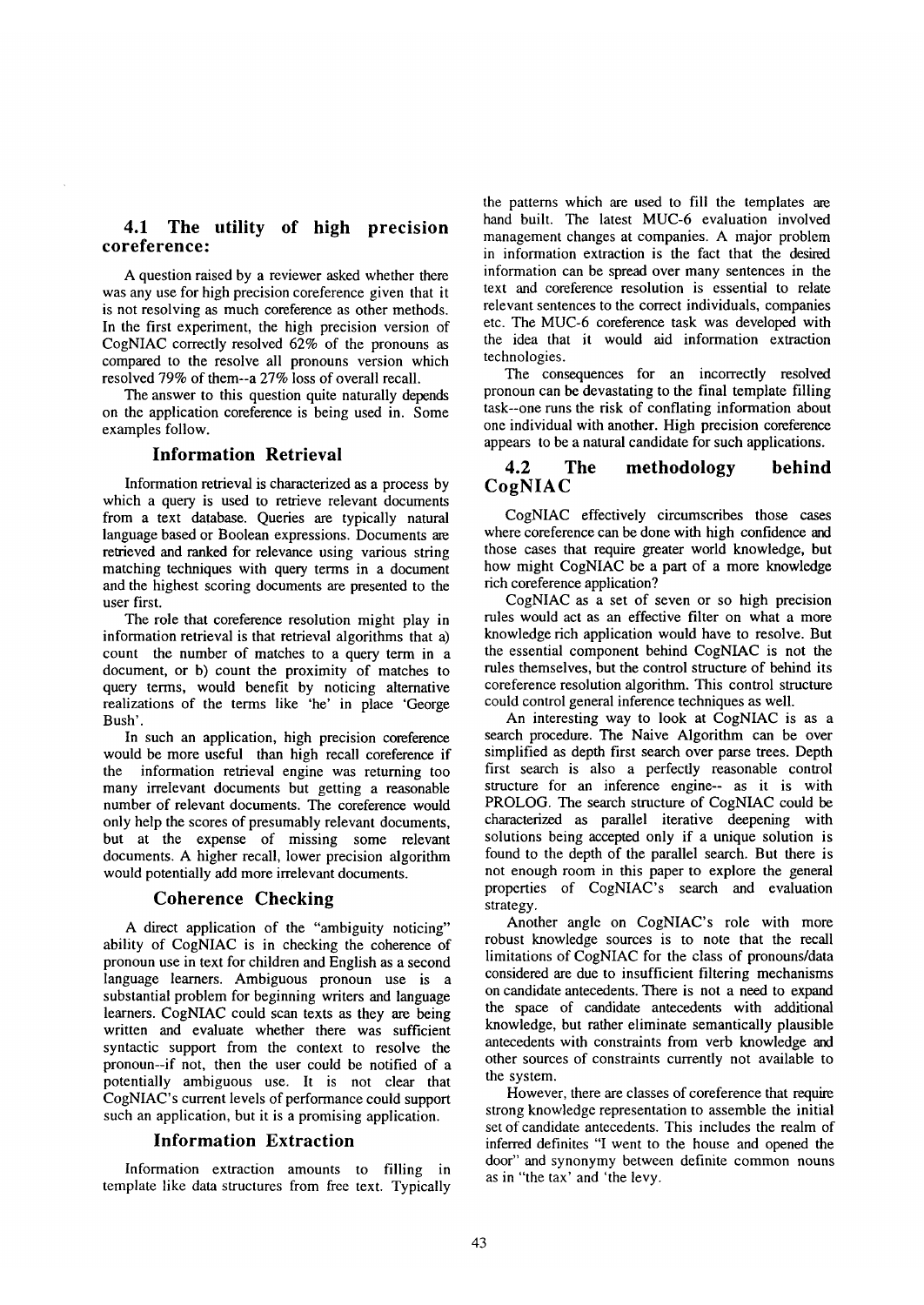#### **4.3 The possibility of perfect coreference**

Hobbs 1976 ultimately rejects the Naive Algorithm as a stand-alone solution to the pronoun resolution problem. In that rejection he states:

The naive algorithm does not work. Anyone can think of examples where it fails. In these cases it not only fails; it gives no indication that it has failed and offers no help in finding the real antecedent.

Hobbs then articulates a vision of what the appropriate technology is, which entails inference over an encoding of world knowledge. But is world knowledge inherent in resolving all pronouns as Hobbs skepticism seems to convey?

It has not been clear up to this point whether any anaphora can be resolved with high confidence given that there are clear examples which can only be resolved with sophisticated world knowledge, e.g. the Winograd city council sentences. But the results from the first and second experiments demonstrate that it is possible to have respectable recall with very high precision (greater than 90%) for some kinds of pronominal resolution. However, good performance does not necessarily falsify Hobbs' skepticism.

The high precision component of CogNIAC still makes mistakes, 8-9% error for the first experiment--it is harder to evaluate the second experiment. If it were the case that integration of world knowledge would have prevented those errors, then Hobbs' skepticism still holds since CogNIAC has only minimized the role of world knowledge, not eliminated it. In looking at the mistakes made in the second experiment, there were no examples that appeared to be beyond the scope of further improving the syntactic rules or expanding the basic categorization of noun phrases into person, company or place. For the data considered so far, there does appear to be a class of anaphors that can be reliably recognized and resolved with non-knowledge intensive techniques. Whether this holds in general remains an open question, but it is a central design assumption behind the system.

A more satisfying answer to Hobbs' skepticism is contained in the earlier suggestive conjecture that world knowledge facilitates anaphora by eliminating ambiguity. This claim can be advanced to say that world knowledge comes into play in those cases of anaphora that do not fall under the purview of rules 1 through 7 and their refinements. If this is correct, then the introduction of better world knowledge sources will help in the recall of the system rather than the precision.

Ultimately, the utility of CogNIAC is a function of how it performs. The high precision rules of CogNIAC performed very well, greater than 90% precision with good recall for the first experiment. In the second experiment, components other than the rules of CogNIAC began to degrade the performance of the system unduly. But there is promise in the high precision core of CogNIAC across varied domains.

# **5 The future of CogNIAC:**

CogNIAC is currently the common noun and pronoun resolution component of the University of Pennsylvania's coreference resolution software and general NLP software (Camp). This paper does not address the common noun coreference aspects of **the**  system but there are some interesting parallels with pronominal coreference. Some changes planned include the following sorts of coreference:

The processing of split antecedents,

John called Mary. They went to a movie.

This class of coreference is quite challenging because the plural anaphor 'they' must be able to collect a **set**  of antecedents from the prior discourse--but how far should it look back, and once it has found two antecedents, should it continue to look for more?

Event reference is a class of coreference that will also prove to be quite challenging. For example:

The computer won the match. It was a great triumph.

The antecedent to 'It' could be any of 'The computer', 'the match' or the event of winning. The space of ambiguity will certainly grow substantially when events are considered as candidate antecedents.

Currently the system uses no verb semantics to try and constrain possible coreference. While the Winograd sentences are too difficult for current robust lexical semantic systems, simpler generalizations about what can fill an argument are possible, consider:

The price of aluminum rose today due to large purchases by ALCOA Inc. It claimed that it was not trying to corner the market.

Since 'It' is an argument to 'claimed' , a verb that requires that its subject be animate, we can eliminate 'The price of aluminum' and 'today' from consideration, leaving 'ALCOA Inc.' as the sole singular antecedent from the prior sentence. Work has been done along these lines by Dagan '90.

# **6 Acknowledgments:**

I would like to thank my advisors Ellen Prince and Aravind Joshi for their support. Also the comments of two anonymous reviewers proved quite helpful.